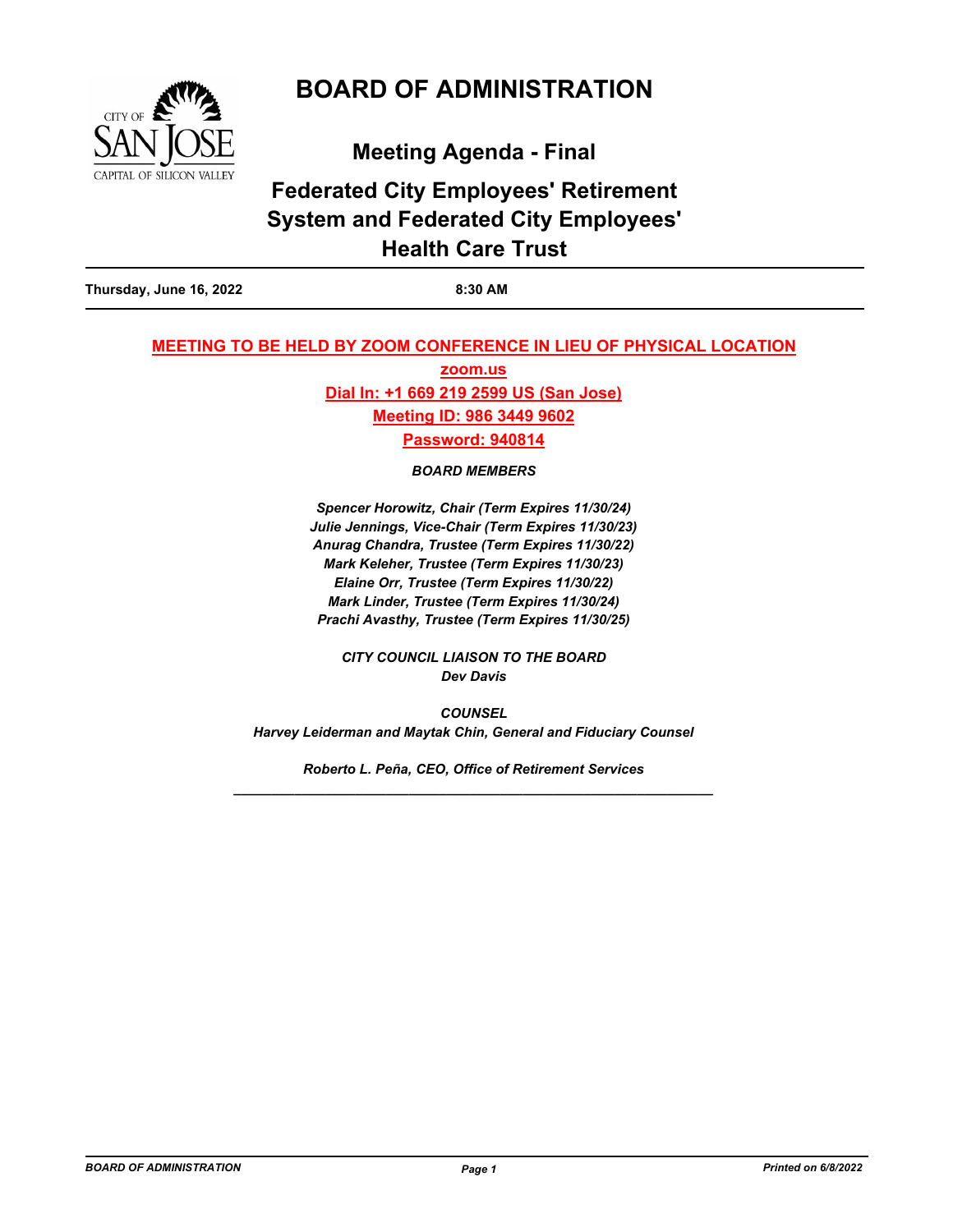#### **\* COVID-19 NOTICE \***

**Consistent with AB 361 and City of San Jose Resolution Nos. 79485, 80237, 80266, 80290, 80323, 80343, 80363, 80400, 80445, 80481 and 80507, this meeting will not be physically open to the public and the Board Members will be teleconferencing from remote locations.**

**How to observe the Meeting (no public comment):**

- **1) Cable Channel 26,**
- **2) https://www.sanjoseca.gov/news-stories/watch-a-meeting, or**
- **3) https://www.youtube.com/CityofSanJoseCalifornia**

**How to submit written Public Comment:**

**1) By email to retirement.dept@sanjoseca.gov by 5:00 p.m. the day before the meeting.**

**2) By phone +1 669 219 2599 . Meeting ID 986 3449 9602. The Chair will recognize public comment after each item and will be notified to speak.**

**3) By online https://sanjoseca.zoom.us**

**a. Use a current, up-to-date browser: Chrome 30+, Firefox 27+, Microsoft Edge 12+, Safari 7+. Certain functionality may be disabled in older browsers including Internet Explorer. Mute all other audio before speaking. Using multiple devices can cause an audio feedback.**

**b. When the Chair calls for the item on which you wish to speak, click on "Raise Hand." Speakers will be notified shortly before they are called to speak.**

**c. When called, please limit your remarks.**

#### **CLOSED SESSION**

#### **CLOSED SESSION AGENDA ITEMS WILL BE HEARD AT 8:30 A.M.**

## **I. CLOSED SESSION OLD BUSINESS**

**CLOSED SESSION:** CONFERENCE WITH LEGAL COUNSEL - PENDING LITIGATION **A.** PURSUANT TO GOVERNMENT CODE SECTION 54956.9(a). SHAHRIVAR v. CITY OF SAN JOSE, ET AL, SANTA CLARA COUNTY SUPERIOR COURT NO. 20CV366329

**OPEN SESSION - will reconvene following Closed Session, estimated to be 9:00 a.m.**

**To request an accommodation or alternative format under the Americans with Disabilities Act for City-sponsored meetings, events or printed materials, please call Marti Zarate (408) 794-1112 as soon as possible, but at least three business days before the meeting.**

**• ORDERS OF THE DAY**

- **PUBLIC/RETIREE/GENERAL COMMENTS Not Related to a Specific Agenda Item**
- **1. CONSENT CALENDAR**

#### **1.1 Approval of Service Retirements**

**James D. Arant**, Building Inspector Combo, Planning, Building and Code Enforcement Department, **a.** effective July 1, 2022; 6.69\* years of service.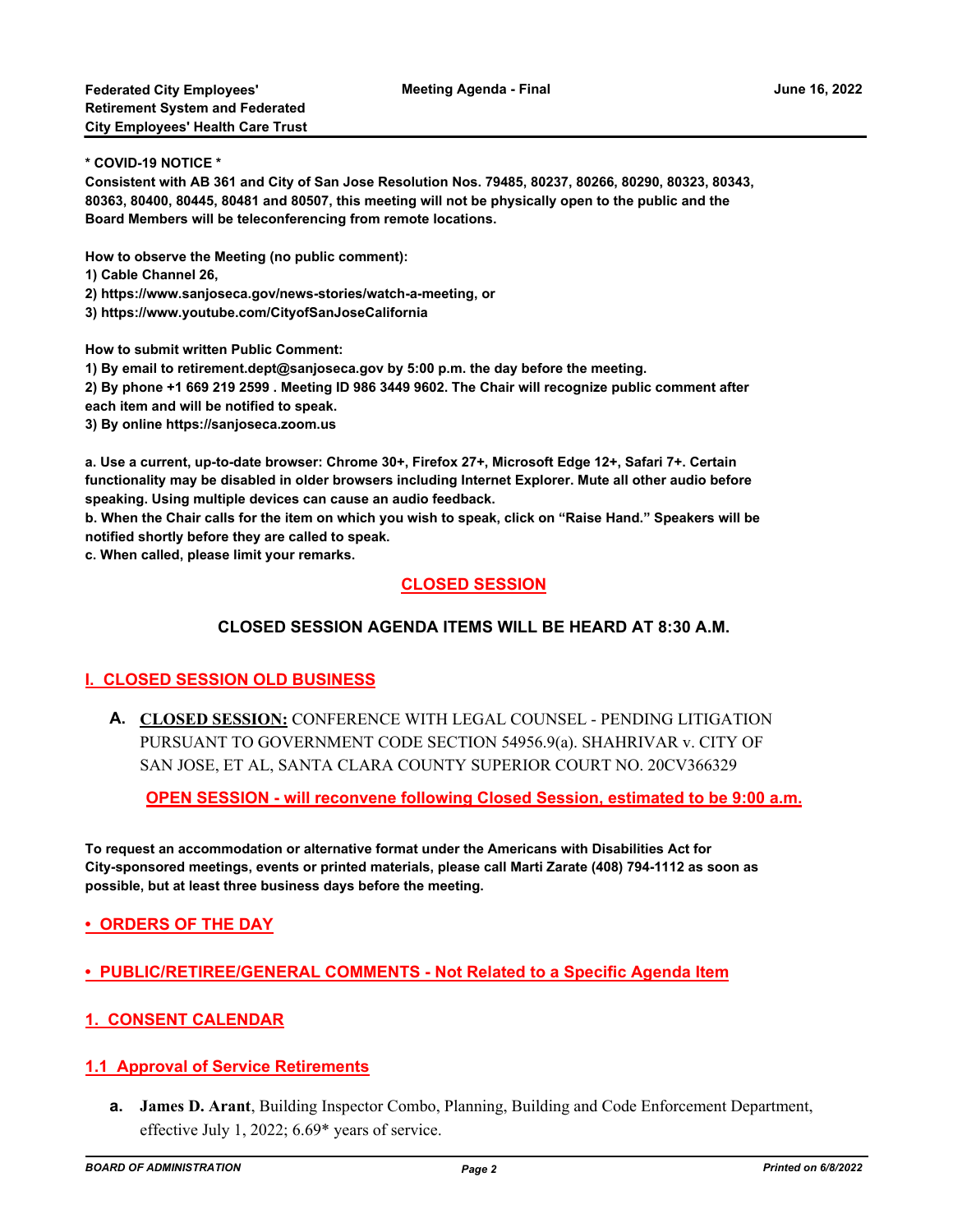- **Martin Baron**, Security Supervisor, Department of Transportation, effective July 9, 2022; 21.77\* **b.** years of service.
- **Carmie Couture**, Employee Health Service Supervisor, Human Resources Department, effective June **c.** 25, 2022; 13.59\* years of service.
- **Kiem Duong**, Maintenance Worker I, Department of Transportation, effective June 25, 2022; 15.91\* **d.** years of service.
- **Karen Y. Evans**, Analyst II, Environmental Services Department, effective July 23, 2022; 31.15\* **e.** years of service.
- **Dwight French**, Radio Communications Supervisor, Public Works Department, effective July 23, **f.** 2022; 10.61\* years of service.
- **Edwin B. Garcia**, Associate Engineer, Public Works Department, effective May 28, 2022; 22.24\* **g.** years of service.
- **Amanda Lei**, Associate Engineer, Public Works Department, effective July 23, 2022; 30.02\* years of **h.** service.
- **Lori Ann Moniz**, Planner IV, Planning, Building and Code Enforcement Department, effective July 9, **i.** 2022; 28.76\* years of service.
- **Michael R. Mori**, Building Inspector Combo, Planning, Building and Code Enforcement, effective **j.** July 9, 2022; 18.63\* years of service.
- **Rachel Ramirez**, Senior Analyst, City Clerk's Office, effective June 25, 2022; 21.59\* years of **k.** service.
- **Gary M. Ryan**, Grounds Worker, Parks, Recreation and Neighborhood Services Department, **l.** effective July 30, 2022; 8.68\* years of service.
- **Julie St. Gregory**, Senior Public Information Representative, Public Works Department, effective **m.** August 6, 2022; 21.32\* years of service.

## **1.2 Approval of Deferred Vested**

- **Margarito M. Contreras**, Gardener, Parks, Recreation and Neighborhood Services, effective July 1, **a.** 2022; 23.25\* years of service. *(With Reciprocity CSJ YOS 21.96 + PERS YOS 1.29)*
- **William J. Coolidge**, Librarian II, Library Department, effective June 1, 2022; 23.92\* years of **b.** service. *(With Reciprocity CSJ YOS 2.92 + PERS YOS 21)*
- **Marie R. Eyerly**, Environmental Sustainability Manager, Environmental Services Department, **c.** effective July 31, 2022; 5.69\* years of service.
- **Elim Marianetti**, Senior Account Clerk, Finance Department, effective July 20, 2022; 5.94\* years of **d.** service.
- **e. Mahtab Panahinia**, Office Special II, Police Department, effective July 29, 2022; 7.06\* years of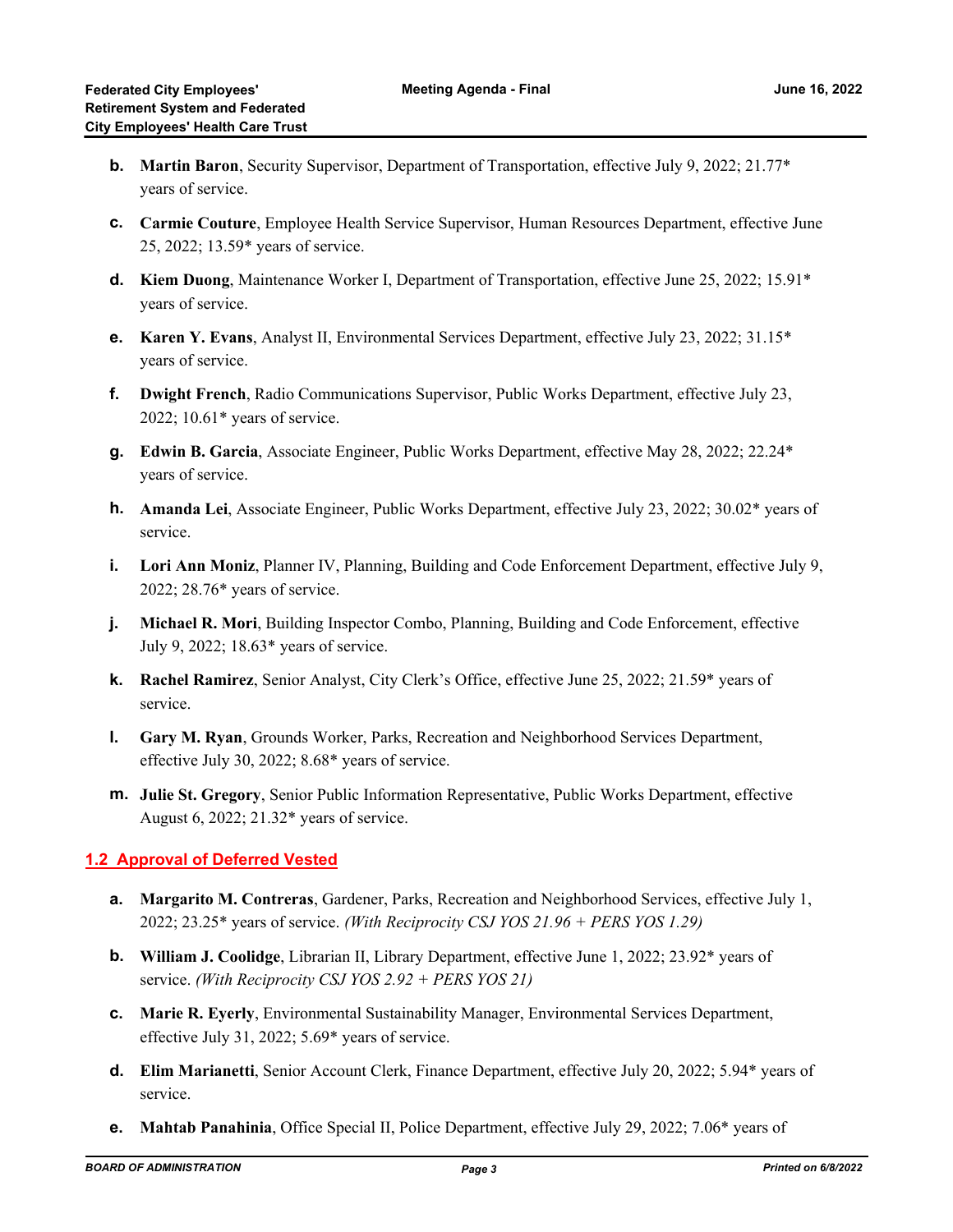service.

**Martha R. Schroder**, Office Specialist II, Police Department, effective July 26, 2022; 10.49\* years **f.** of service.

## **1.3 Approval of Board Minutes**

**a.** Approval of the Board Minutes of May 19, 2022.

#### **1.4 Approval of Return of Contributions**

**a.** Voluntary/Involuntary.

*Attachments:* [1.4a - ROC](http://sjrs.legistar.com/gateway.aspx?M=F&ID=b96e8ce8-a9a5-4895-97e4-1b26b5c169c9.pdf)

## **1.5 Acceptance of Communication/Information Reports**

**a.** CALAPRS Virtual Trustees' Roundtable, April 29, 2022 - by Mark Linder.

*Attachments:* [1.5a - Travel Content Report - M. Linder](http://sjrs.legistar.com/gateway.aspx?M=F&ID=d9da2a51-41bd-43f3-9672-84ca178f743e.pdf)

**b.** Resolution No. 9105 - I. Liceralde - Denial of Change of Status from Non-Service Connected Disability Retirement to Service Connected Disability Retirement.

*Attachments:* [1.5b - RES #9105 - DENIAL-I. LICERALDE](http://sjrs.legistar.com/gateway.aspx?M=F&ID=ec7567b4-6546-4df5-8d45-2526cbcc45c9.pdf)

**c.** Mayor's June Budget Message for Fiscal Year 2022-2023.

*Attachments:* [1.5c - Mayor's Budge Message](http://sjrs.legistar.com/gateway.aspx?M=F&ID=d03957a4-5f62-47e3-80ee-f06bccff00e9.pdf)

#### **1.6 Approval of Travel / Conference Attendance**

- Anurag Chandra, Trustee **a.**
	- · 2022 Pension Bridge Private Equity Exclusive, Loew's Hotel, Chicago, IL July 25-26, 2022.
- **b.** Prabhu Palani, CIO
	- Lightspeed 2022 Annual Meeting, Estate Yountville, Yountville, CA June 7-8, 2022.

## **2. DEATH AND SURVIVORSHIP NOTIFICATIONS (Moment of Silence)**

- Notification of the death of **Joseph Brady**, Senior Custodian, retired June 27, 2010, died April 6, **a.** 2022. Survivorship benefits to Leslie Brady, Spouse.
- **b.** Notification of the death of **John Civelli**, Air Conditioning Mechanic, retired October 18, 1986, died March 27, 2022. Survivorship benefits to Rosel Civelli, Spouse.
- Notification of the death of **John Gibbs**, Division Manager, retired April 9, 2005, died April 4, 2022. **c.** Survivor benefits to Susan Gibbs, Spouse.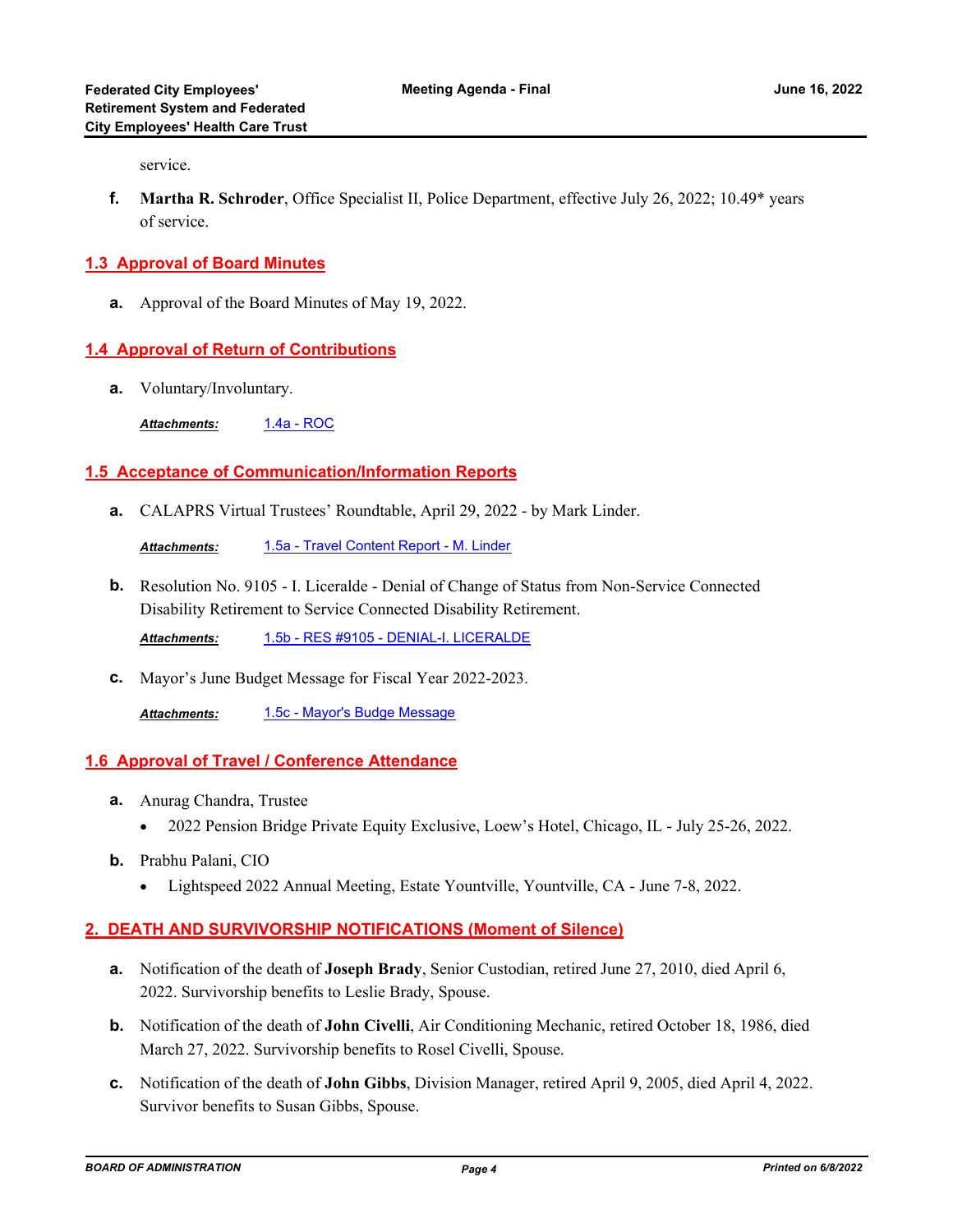- Notification of the death of **Julia A. Green**, Office Specialist II, retired June 12, 1997, died May 18, **d.** 2022. No survivorship benefits.
- Notification of the death of **James Norman,** Deputy Director, retired February 9, 2003, died March **e.** 22, 2022. No survivorship benefits.
- Notification of the death of **Shirley Ramos**, Custodian, retired March 7, 2009, died April 13, 2022. **f.** No survivorship benefits.
- Notification of the death of **Sandra K. Stang**, Police Records Clerk II, retired May 4, 2007, died **g.** May 12, 2022. Survivorship benefits to Joseph Maffei, Spouse.
- **h.** Notification of the death of Leona Stewart, School Safety Coordinator, retired November 1, 1997, died April 24, 2022. Survivorship benefits to Michael Stewart, Spouse.

## **3. INVESTMENTS**

- **a** Oral update by CIO, Prabhu Palani.
- **b.** Presentation of Calendar 4th Quarter 2021 private equity report by Neuberger Berman.

*Attachments:* [3b - Q4 Report - NB](http://sjrs.legistar.com/gateway.aspx?M=F&ID=fba4a30a-e909-475e-a903-b074b5f05da1.pdf)

**c.** Presentation of Calendar 4th Quarter 2021 private markets report by Meketa Investment Group.

*Attachments:* [3c - Q421 Annual Report\\_SJ FED\\_PUBLIC](http://sjrs.legistar.com/gateway.aspx?M=F&ID=c2254c93-56f2-4f91-8787-7724ef29a02a.pdf)

d. Presentation of Calendar 1st Quarter 2022 performance report for Pension Plan by Meketa Investment Group.

Attachments: 3d - 1Q22 Performance Report SJ Fed ERS v2

Presentation of Calendar 1st Quarter 2022 performance report for Health Care Trust by Meketa **e.** Investment Group.

*Attachments:* [3e - 1Q22\\_Performance Report\\_SJ Fed HCT v2](http://sjrs.legistar.com/gateway.aspx?M=F&ID=eee67081-6432-4e90-b63c-9500ad36201b.pdf)

## **4. OLD BUSINESS-DEFERRED/CONTINUED ITEMS - None.**

#### **5. NEW BUSINESS**

- **a.** Oral update from the CEO of Retirement Services, Roberto L. Peña.
- **b.** Oral update from the City Council Liaison to the Board.
- Discussion and action on authorizing the CEO to negotiate and execute a Fourth Amendment to the **c.** agreement with MedLink, an independent medical examiner (IME) for applicant examinations, to amend the rate schedule to amend the rates from \$500 per hour to a maximum of \$850 per hour.

*Attachments:* [5c - MedLinkAmendmentMemoFED](http://sjrs.legistar.com/gateway.aspx?M=F&ID=1059bf42-32a3-4c87-ba81-4d4cf8916a77.pdf)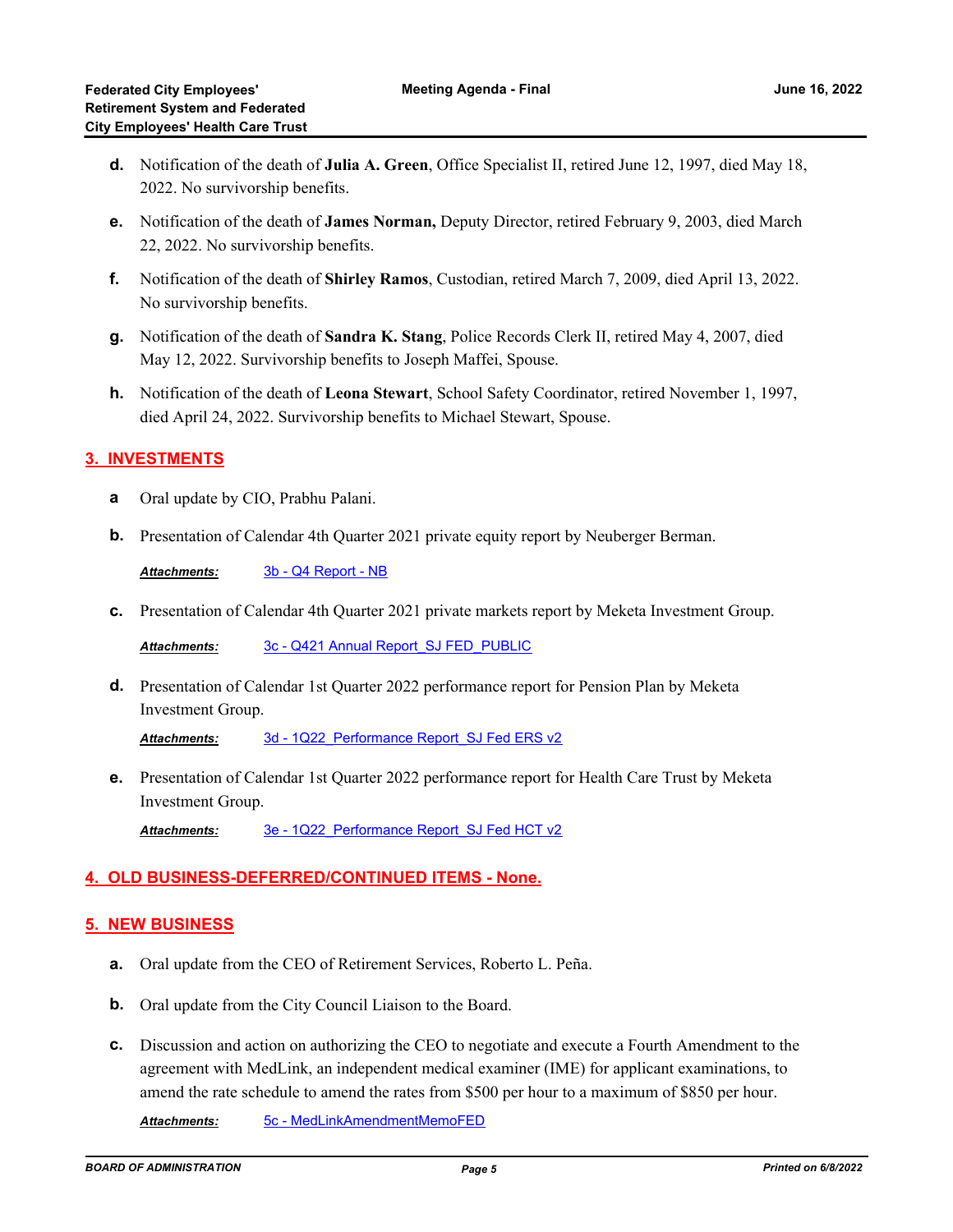Discussion and action on authorizing the CEO to negotiate and execute a Second Amendment to the **d.** agreement with ExamWorks, an independent medical examiner (IME) for disability retirement applicant examinations, to amend the rates from a maximum of \$700 per hour to a maximum of \$850 per hour.

*Attachments:* [5d - ExamWorksAmendmentMemo](http://sjrs.legistar.com/gateway.aspx?M=F&ID=89c3ef6c-82c0-41b4-a9f1-58870d3332be.pdf)

Discussion and action to authorize the expenditure of funds for Work Health Solutions (WHS) after **e.** June 30, 2022, within the approved budget.

*Attachments:* [5e - WHS Memo to Fed Board Exp Funds June 2022](http://sjrs.legistar.com/gateway.aspx?M=F&ID=9bd38bca-2204-45b3-8b75-2c5ae13e42c5.pdf)

Discussion and action on factual findings for use of California Assembly Bill 361's abbreviated teleconferencing procedures. **f**

*Attachments:* [5f - AB 361](http://sjrs.legistar.com/gateway.aspx?M=F&ID=54f9ecbc-14d7-4bb1-a527-7facc508c068.pdf)

#### **6. COMMITTEES/REPORTS/RECOMMENDATIONS**

#### **6.1 Investment Committee (Chandra, Horowitz, Orr)**

| Last Meeting: May 19, 2022 | Next Meeting: June 13, 2022 |
|----------------------------|-----------------------------|
| (Special)                  | (Special)                   |

**a.** Oral update from the Chair of the Investment Committee.

## **6.2 Governance Committee (Jennings, Keleher, Linder)**

**Last Meeting: May 19, 2022 Next Meeting: June 16, 2022 (Special) (Special)**

- **a.** Oral update from the Chair of the Governance Committee.
- **b.** Minutes of the Special Governance Committee meeting from April 11, 2022. Receive and File.

*Attachments:* [6.2b - 4-11-22 SP GC Minutes - Final](http://sjrs.legistar.com/gateway.aspx?M=F&ID=861478e4-7b56-45c0-8504-5746a0df9f63.pdf)

**c.** Minutes of the Special Governance Committee meeting from April 21, 2022. Receive and File.

*Attachments:* [6.2c - 4-21-22 SP GC Minutes - Final](http://sjrs.legistar.com/gateway.aspx?M=F&ID=e6d78c4d-8ec3-4717-9fab-4792db008103.pdf)

#### **6.3 Audit Committee (Keleher, Avasthy, Jennings)**

**Last Meeting: June 2, 2022 Next Meeting: June 16, 2022 (Regular) (Special)**

- **a.** Oral update from the Chair of the Audit/Risk Committee.
- **b.** Minutes of the Special Audit Committee meeting from April 14, 2022. Receive and File.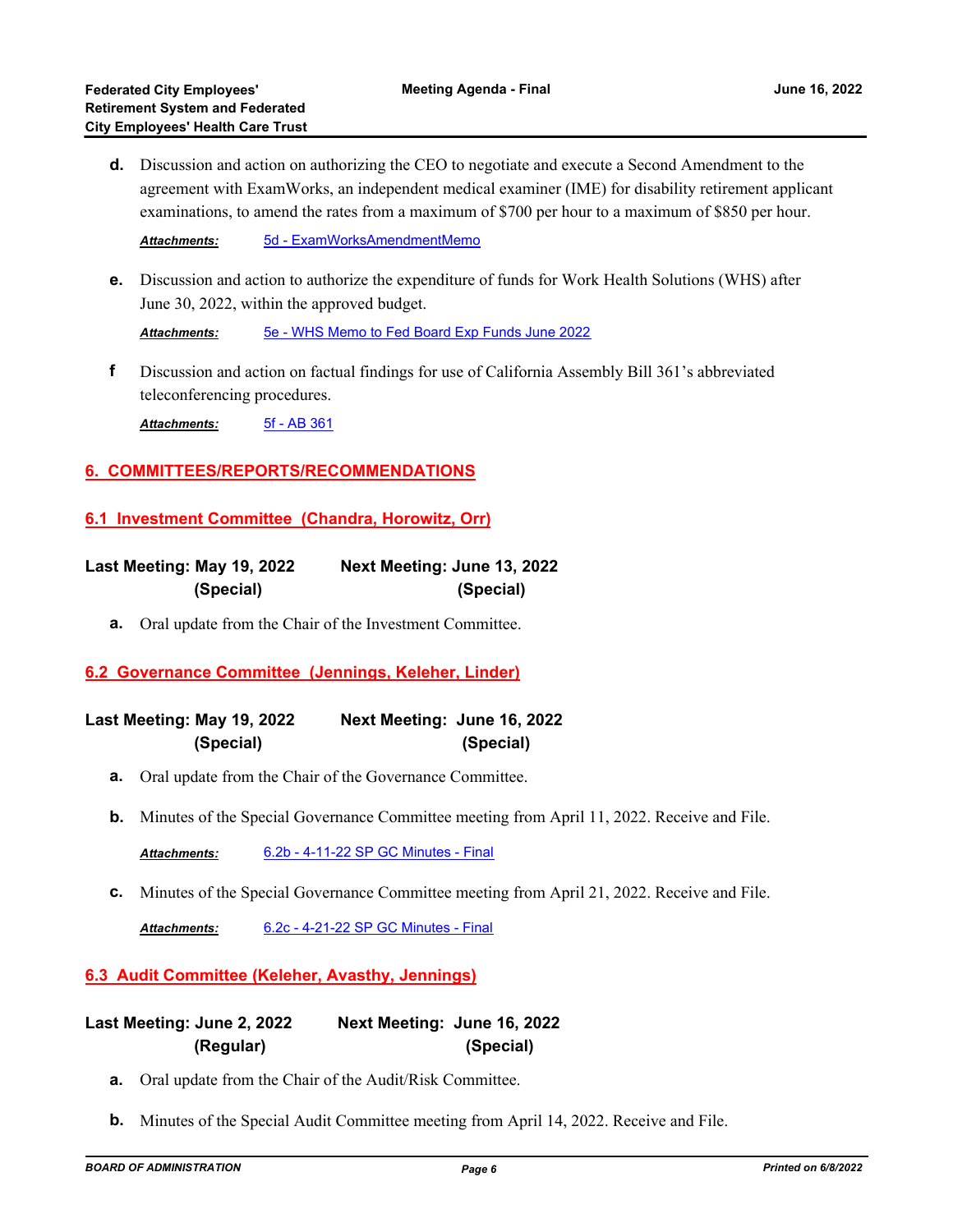*Attachments:* [6.3b - 4-14-22 SP AC Minutes - Final](http://sjrs.legistar.com/gateway.aspx?M=F&ID=94b4895f-5c04-477e-8f73-5d2602f7517d.pdf)

**c.** Minutes of the Special Audit Committee meeting from April 21, 2022. Receive and File.

*Attachments:* [6.3c - 4-21-22 SP AC Minutes - Final](http://sjrs.legistar.com/gateway.aspx?M=F&ID=e92dd0d8-4c15-4fa7-bc37-41ec0668bddd.pdf)

**d.** Minutes of the Special Audit Committee meeting from May 19, 2022. Receive and file.

*Attachments:* [6.3d - 5-19-22 SP AC Minutes - Final](http://sjrs.legistar.com/gateway.aspx?M=F&ID=116e2c3e-f2cb-4c0e-b137-603e94f938d8.pdf)

Minutes of the February 17, 2022 Joint Audit Committee meeting for the Federated City Employee's **e.** Retirement System and the Police and Fire Retirement Plan. Receive and file.

*Attachments:* [6.3e - 2-17-22 Joint Audit Committee Minutes - Final](http://sjrs.legistar.com/gateway.aspx?M=F&ID=6cb57812-89d1-4401-8054-9ce3ae914ce1.pdf)

**f.** 1/1/22 - 3/31/22 Quarterly Travel and attendance for Federated. Receive and File.

*Attachments:* [6.3f - Trustee Travel Analysis FED 1-1-2022.3.31.2022](http://sjrs.legistar.com/gateway.aspx?M=F&ID=039e604a-1141-4e12-9a0f-f32f85ec8f39.pdf)

**g.** Update on the City Auditor's Recommendation to the Office of Retirement Services. Receive and file.

*Attachments:* [6.3g - City Aud Recomm 17-06 Retire 2.9.22](http://sjrs.legistar.com/gateway.aspx?M=F&ID=49b82d6c-8356-40c3-9eab-b21d9bb60840.pdf)

**h.** Discussion and action on FY 21-22 Office of Retirement Services Plans Audit Plan by Grant Thornton.

*Attachments:* [6.3h - Audit Plan - GT](http://sjrs.legistar.com/gateway.aspx?M=F&ID=60b45176-6c2f-4c2d-be8f-56cb529b66b4.pdf)

Presentation of the Reconciliation of Contributions Audit by Internal Auditor, Houman Boussina. Receive and file. **i.**

[6.3i\(1\) Pres\\_ReconciliationAudit\\_Public](http://sjrs.legistar.com/gateway.aspx?M=F&ID=d3c909d7-cc36-4de6-be6a-bc316ce14314.pdf) [6.3i\(2\) - ReconciliationAudit\\_Final](http://sjrs.legistar.com/gateway.aspx?M=F&ID=7b961150-9b1d-4e9f-a75d-462b8c668915.pdf) *Attachments:*

#### **6.4 Joint Personnel Committee (Orr, Chandra, Horowitz)**

**Last Meeting: March 4, 2022 Next Meeting: TBD (Regular)**

**a.** Oral update from the Chair of the Joint Personnel Committee.

#### **7. EDUCATION & TRAINING**

**a.** The Cortex Report - July 2022, Conferences, Seminars and Educational Programs.

*Attachments:* [7a - Cortex Report - July 2022 Edition](http://sjrs.legistar.com/gateway.aspx?M=F&ID=8eaf1be4-7444-4b47-895a-cda9e6e2a589.pdf)

- **PROPOSED AGENDA ITEMS**
- **ADJOURNMENT**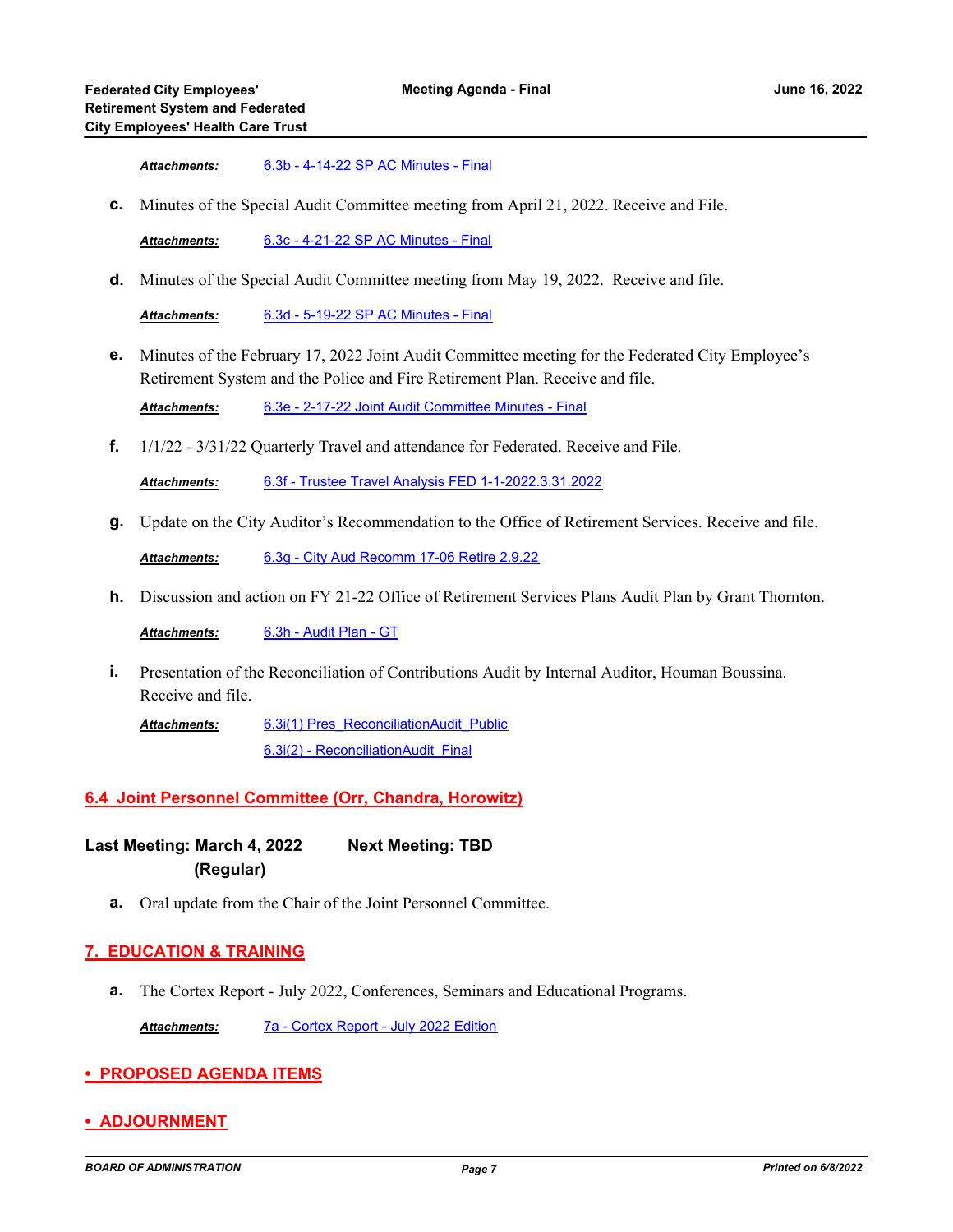#### **\*Estimated**

**All public records relating to an open session item on this agenda, which are not exempt from disclosure pursuant to the California Public Records Act, that are distributed to a majority of the legislative body will be available for public inspection at the Office of Retirement Services, 1737 N. First Street, Suite 600, San José CA 95112 at the same time that the public records are distributed or made available to the legislative body.**

**Access the video or audio, the agenda and related reports for this meeting by visiting the Retirement Services website at http://sjrs.legistar.com/calendar.aspx. If you have any questions, please contact the Office of Retirement Services at (408) 794 - 1000.**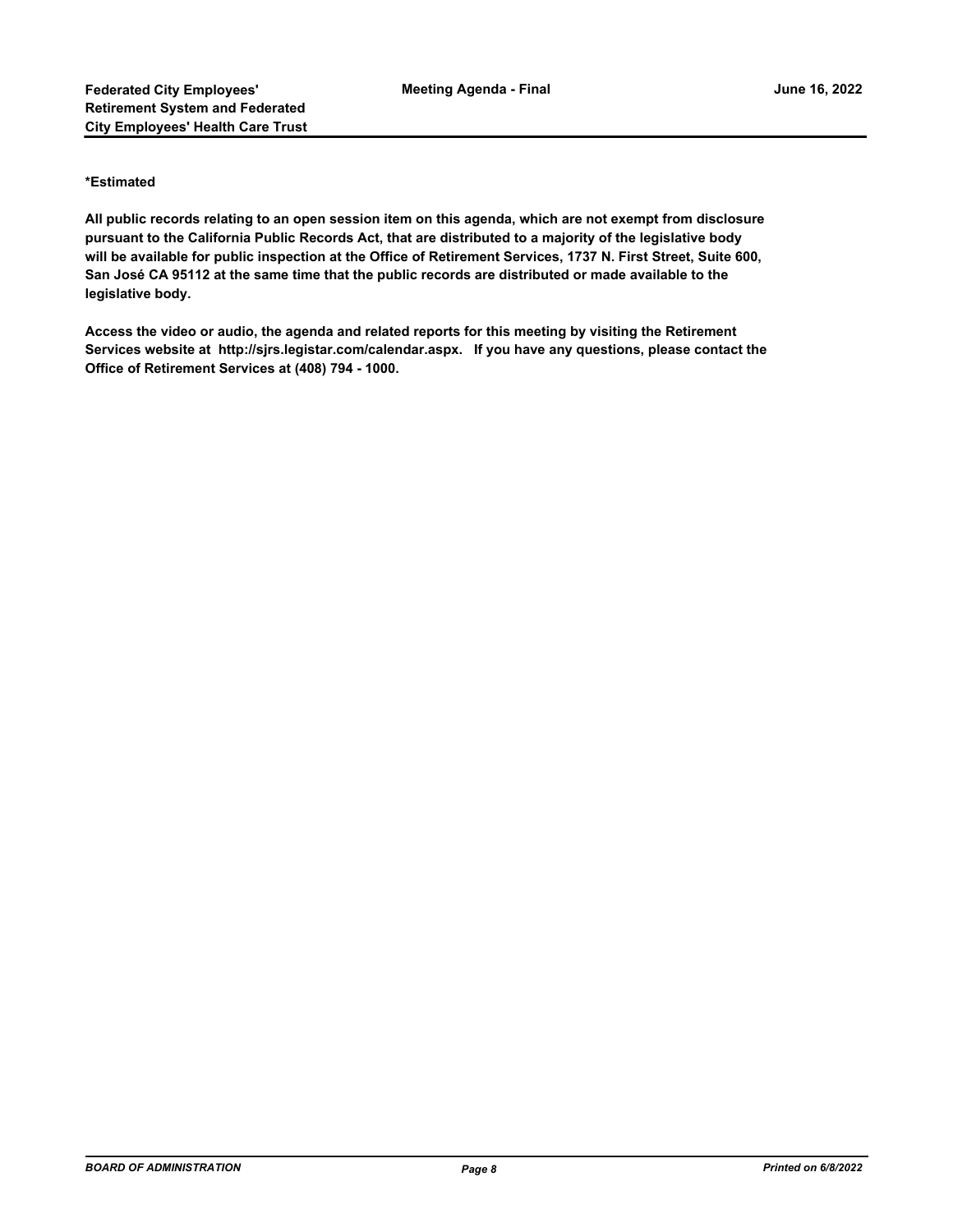**The Code of Conduct**

**(https://www.sanjoseca.gov/home/showpublisheddocument/12901/636670004966630000) is intended to promote open meetings that welcome debate of public policy issues being discussed by the City Council, their Committees, and City Boards and Commissions in an atmosphere of fairness, courtesy, and respect for differing points of view.**

**1. Public Meeting Decorum:**

**a) Persons in the audience will refrain from behavior which will disrupt the public meeting. This will include making loud noises, clapping, shouting, booing, hissing or engaging in any other activity in a manner that disturbs, disrupts or impedes the orderly conduct of the meeting.**

**b) Persons in the audience will refrain from creating, provoking or participating in any type of disturbance involving unwelcome physical contact.**

**c) Persons in the audience will refrain from using cellular phones and/or pagers while the meeting is in session.**

**d) Appropriate attire, including shoes and shirts are required in the Council Chambers and Committee Rooms at all times.**

**e) Persons in the audience will not place their feet on the seats in front of them.**

**f) No food, drink (other than bottled water with a cap), or chewing gum will be allowed in the Council Chambers and Committee Rooms, except as otherwise pre-approved by City staff.**

**g) All persons entering the Council Chambers and Committee Rooms, including their bags, purses, briefcases and similar belongings, may be subject to search for weapons and other dangerous materials.**

**2. Signs, Objects or Symbolic Material:**

**a) Objects and symbolic materials, such as signs or banners, will be allowed in the Council Chambers and Committee Rooms, with the following restrictions: § No objects will be larger than 2 feet by 3 feet. -No sticks, posts, poles or other such items will be attached to the signs or other symbolic materials. -The items cannot create a building maintenance problem or a fire or safety hazard.**

**b) Persons with objects and symbolic materials such as signs must remain seated when displaying them and must not raise the items above shoulder level, obstruct the view or passage of other attendees, or otherwise disturb the business of the meeting.**

**c) Objects that are deemed a threat to persons at the meeting or the facility infrastructure are not allowed. City staff is authorized to remove items and/or individuals from the Council Chambers and Committee Rooms if a threat exists or is perceived to exist. Prohibited items include, but are not limited to: firearms (including replicas and antiques), toy guns, explosive material, and ammunition; knives and other edged weapons; illegal drugs and drug paraphernalia; laser pointers, scissors, razors, scalpels, box cutting knives, and other cutting tools; letter openers, corkscrews, can openers with points, knitting needles, and hooks; hairspray, pepper spray, and aerosol containers; tools; glass containers; and large backpacks and suitcases that contain items unrelated to the meeting.**

**3. Addressing the Council, Committee, Board or Commission:**

**a) Persons wishing to speak on an agenda item or during open forum are requested to complete a speaker card and submit the card to the City Clerk or other administrative staff at the meeting. b) Meeting attendees are usually given two (2) minutes to speak on any discussion item and/or during open forum; the total amount of time allocated for public testimony for each public speaker or for an agenda item is in the discretion of the Chair of the meeting and may be limited when appropriate. (California Government Code Section 54954.3; Council Policy 0-37) Applicants and appellants in land use matters are usually given more time to speak. Speakers using a translator will be given twice the time allotted to ensure non-English speakers receive the same opportunity to directly address the Council, Committee, Board or Commission.**

**c) Speakers should discuss only the agenda item when called to speak for that item, and only topics related to City business when called to speak during open forum on the agenda.**

**d) Speakers' comments should be addressed to the full body. Requests to engage the Mayor, Council**